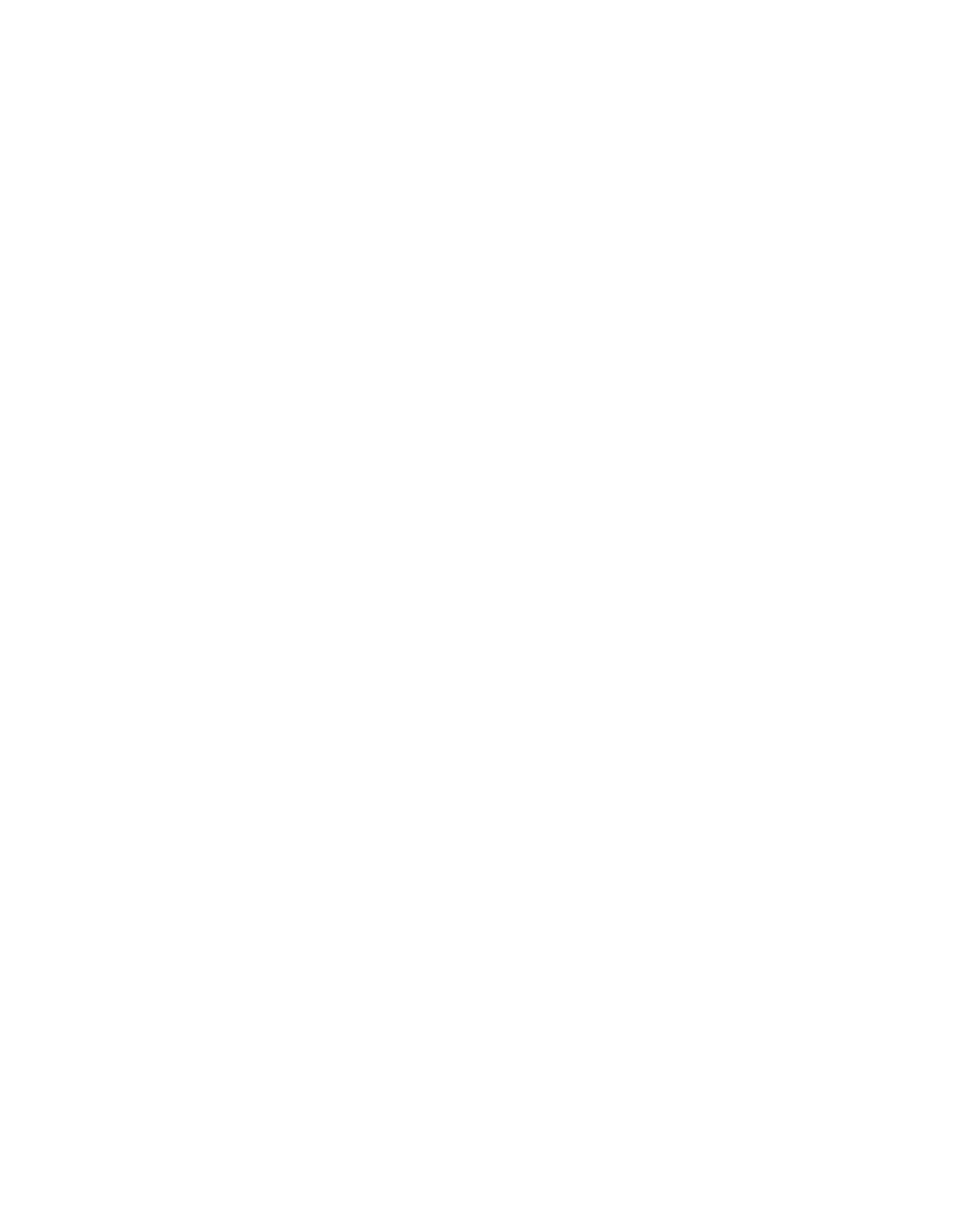## **Secretary Yellen Joint IMFC/DC Statement April 2021**

As we come together virtually this week, the challenges we face are historic. Most immediately is the continuing COVID-19 pandemic, which has inflicted tragic loss of life and an economic crisis. The crisis has exacerbated the trend of rising income inequality, raising concerns about a divergent path within and across countries. We also face the existential threat of climate change. We can only resolve these problems through strong international cooperation. The Biden-Harris administration is committed to working with our partners, including the International Monetary Fund (IMF) and World Bank Group (WBG), to help the world emerge from this crisis, and set the stage for more inclusive, resilient, and sustainable growth going forward.

The first order of importance is putting an end to the health crisis, which is a prerequisite to a robust economic recovery. Accordingly, the United States is making substantial progress in vaccinating our own population. And importantly we will work with partners to find global solutions to vaccinating the rest of the world. The United States has committed \$4 billion to COVAX to help finance vaccine access globally, and I urge others to increase their support for this initiative. The United States will continue to work with partners to increase vaccine supplies, explore sharing excess vaccines, and make sure financing does not become an obstacle for global vaccination. The WBG will continue to be integral in securing access to vaccines for low-income and developing countries. I urge the WBG to use its leadership and convening roles to support timely access, particularly for the poorest countries, including through collaboration with COVAX, and to work toward ensuring robust, equitable, and transparent vaccination deployment. I also urge the WBG and shareholder governments to help overcome challenges to increase vaccine manufacturing capacity.

Beyond the tragic human toll, COVID-19 has also created an economic crisis. The global economic outlook has improved significantly from a year ago with substantial fiscal and monetary support from major economies. But, the job is not yet done given high uncertainty and the risk of permanent scarring. I urge major economies to not just avoid removing support too early, but to strive to provide significant amounts of new fiscal support to secure a robust recovery. To that end, the United States is implementing the \$1.9 trillion American Rescue Plan (ARP), which provides support to families, small businesses, and local communities. The ARP's passage has contributed to significant upward revisions in U.S. and global growth forecasts. The United States could reach full employment as soon as next year. Going forward, President Biden has outlined another fiscal package to "build back better" by focusing on infrastructure across many areas that are partly aimed to make progress on issues like climate change and inequality.

With limited policy options and longstanding structural challenges, many developing countries have not been able to support their economies through the crisis. Without significant action, we could face a permanent divergence in the global economy. The IMF and WBG have provided much-needed emergency support to stem the immediate crisis impacts. They must continue to work closely to finance and support members' policy efforts, so their actions complement each other and underpin the international response. As we move past the initial emergency phase, I urge countries to work with the IMF and WBG to develop macroeconomic and structural reform agendas, and to seek full-fledged IMF programs where necessary. To provide support alongside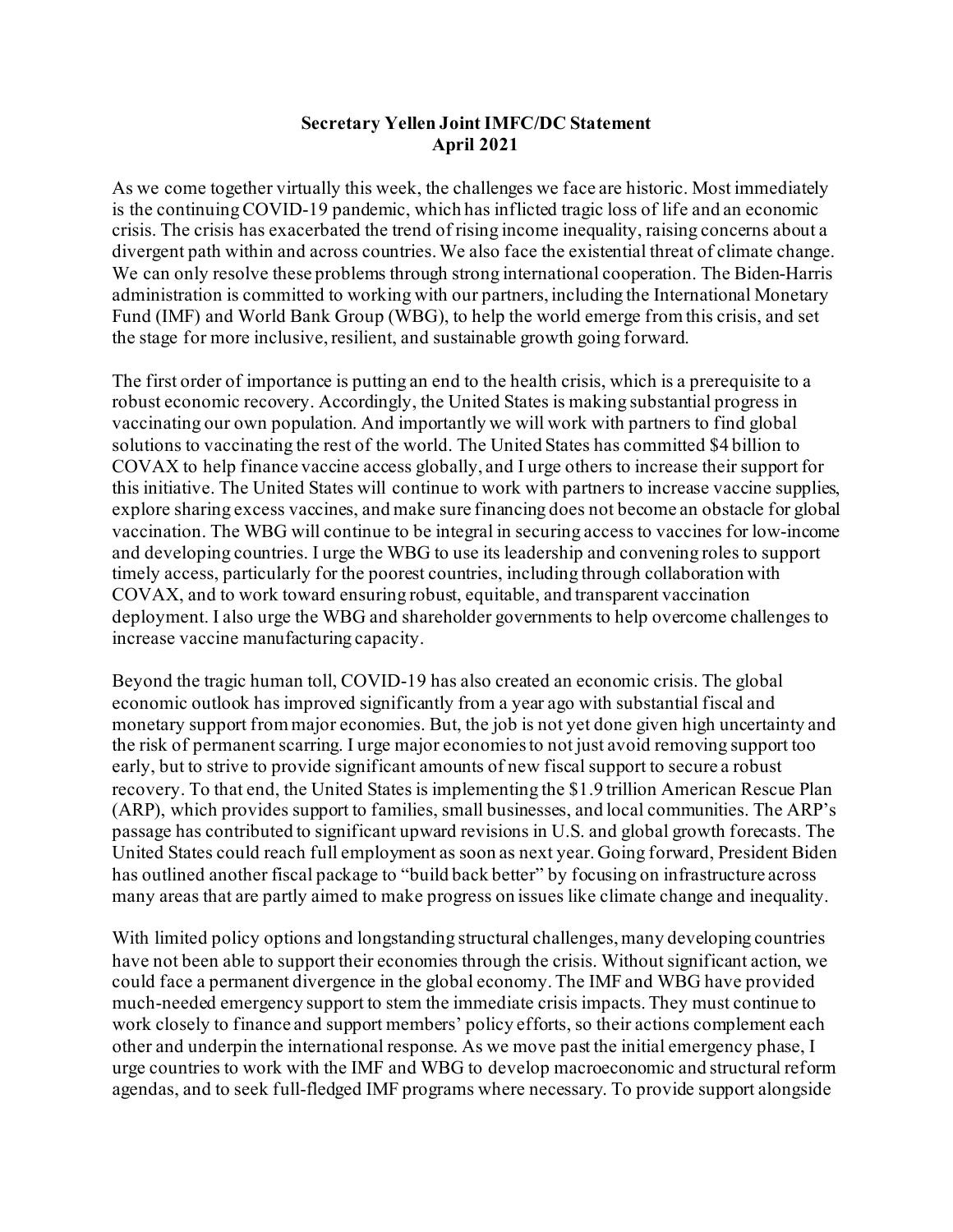these efforts, the United States supports enhancing concessional lending at the IMF and WBG, alongside G20 debt relief initiatives, and pursuing an SDR allocation.

I applaud the IMF's stepped-up deployment of resources that have created space for countries in need to fight the twin health and economic crises. For low-income countries, the Poverty Reduction and Growth Trust (PRGT) has provided substantial financing to support crisis responses, with lending last year surpassing that of the previous 10 years combined. However, low-income countries face rising needs in the coming years. I welcome efforts to ensure that PRGT lending facilities can support low-income countries' needs over the medium term, and that IMF members agree on a robust financing strategy in support of the PRGT. As countries get past the initial crisis phase, the IMF's robust surveillance work will be as important as ever to help countries plan for the recovery and monitor financial stability risks.

The IMF can also play a major role in providing support through an SDR allocation that will give a much-needed boost to global reserves. The United States supports pursuing a \$650 billion SDR allocation given the global reserve need and to help provide space to fight the health and economic crises. It will be critical that any such allocation comes alongside efforts to enhance transparency and accountability around SDRs, which will give the public insight into how authorities use SDRs and help to ensure SDRs are used to restore economic stability. IMF members should also work to explore ways for major economies to reallocate SDRs to amplify support for low-income countries, for example by lending SDRs to the PRGT.

The unprecedented nature of COVID-19 has dramatically increased demand for WBG financing, particularly among the poorest countries. The United States supports the accelerated negotiation of the 20th International Development Association (IDA) replenishment to meet this demand. Additional resources will help sustain grant and concessional finance to the most vulnerable countries to support a durable recovery and consolidate development gains. Even as we move forward with that effort, it is important to stay focused on making full use of IDA's available resources and targeting them where they are needed most. I also welcome opportunities to expand and strengthen important policy work in the negotiations, particularly in areas such as climate, inclusion, resilience, and debt management and transparency.

Judicious management of WBG finances remains a focus, particularly during this era of high demands and stretched balance sheets. The International Bank for Reconstruction and Development (IBRD) has met this demand head-on, stretching its financing capacity by using tools created from the reforms that came as part of the 2018 Capital Package. The robust response from the IBRD and the International Financial Corporation to the pandemic highlights the continued value of the 2018 Capital Package and need to follow through on reforms to enhance efficiency and program resources as impactfully as possible. This includes continued progress in allocating resources towards poorer countries and focusing activities and limited resources on addressing constraints to graduation in wealthier countries with strong access to other financing sources. I urge the WBG and shareholders to focus on continued implementation of this package of reforms and to conclude the 2020 IBRD and IFC shareholding reviews.

COVID-19 has further exposed debt vulnerabilities among low-income countries as fiscal needs rose while revenues plummeted amid the economic collapse. The Debt Service Suspension